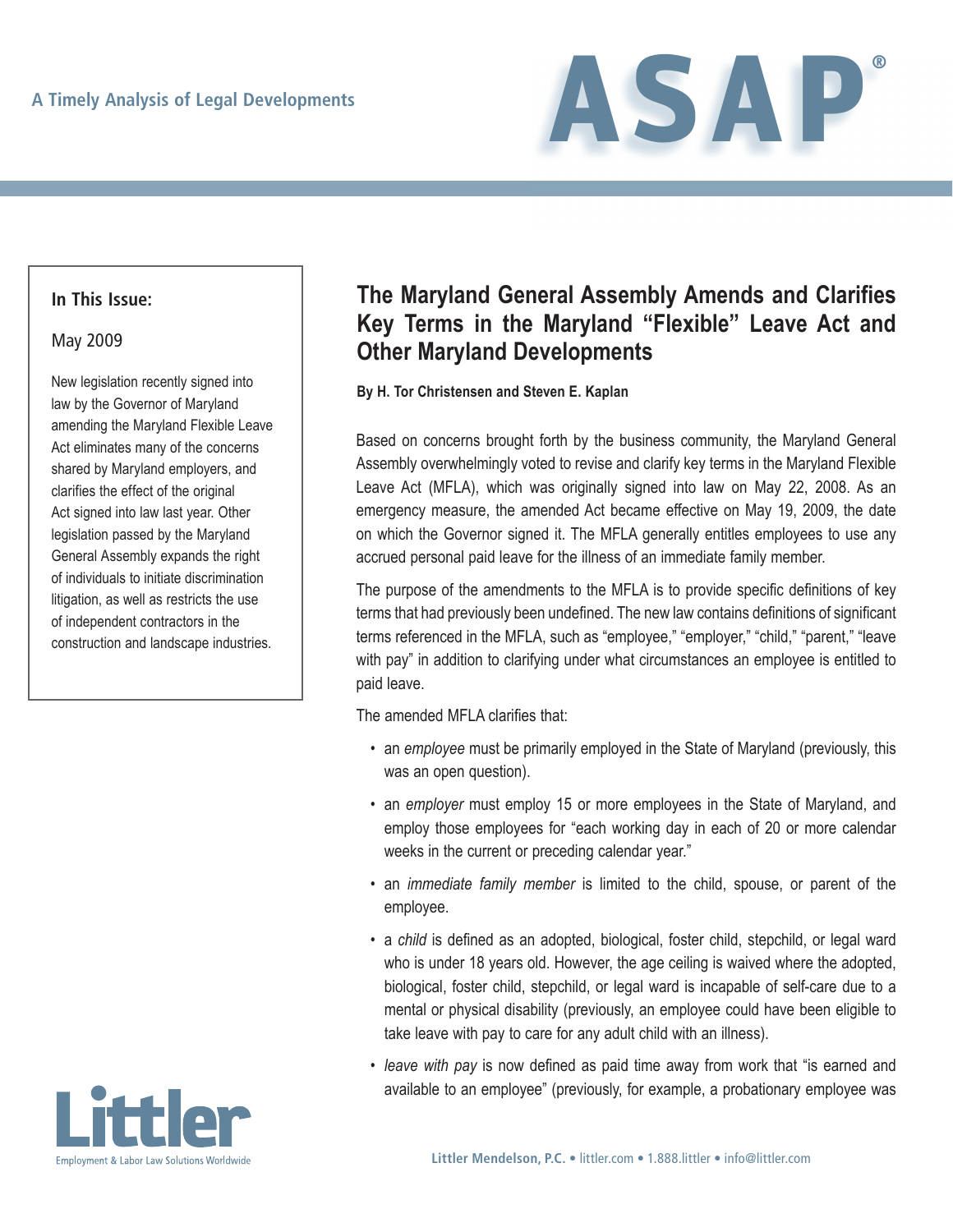arguably eligible for leave with pay, even where the employer's policy expressly stated that probationary employees are not eligible for paid time off).

Significantly, the amended MFLA clarifies that *leave with pay* does not include short term disability leave, other disability benefits, workers' compensation, or similar benefits. This was an important issue for employers who offered more generous types of leave policies and did not initially cap the amount of sick leave an employee is eligible to take under the original MFLA.

Unlike the federal Family and Medical Leave Act, however, the MFLA does not include a minimum requirement that an illness be "serious" in order to qualify for coverage. Therefore, any illness will likely trigger paid leave rights under the MFLA. However, an employee is only eligible for leave rights under the MFLA if s/he is eligible for paid leave, *i.e*., vacation or paid time off, under an employer's policies. If, for example, an employee is not eligible to use vacation leave during his or her first year of employment, that employee will not be eligible for paid leave during his or her first year of employment under the MFLA.

Moreover, an employer may deny paid leave under the MFLA if an employee violates the employer's leave policies, which can include sufficient notice and adequate documentation. Indeed, as the amended MFLA now states: "[t]he purpose of this section is to allow an employee of an employer to use leave with pay to care for an immediate family member who is ill *under the same conditions and policy rules* that would apply if the employee took leave for the employee's own illness."

## **What Employers Should Do to Ensure Compliance**

Maryland employers should review their leave policies as well as how their leave policies are actually administered to ensure that they are compliant with the MFLA. Employers may also consider adopting call-in procedures for employees who wish to use leave on a basis that does not discriminate against employees covered by the MFLA. Further verification procedures may be helpful to confirm that the leave taken is for the illness of an immediate family member. Finally, employers in Maryland always have the option to limit the amount of paid leave available to new employees, so long as they are not subject to a collective bargaining agreement. However, it is important to remember that current Maryland law may limit whether an employer can decrease vacation leave benefits available to incumbent employees.

## **Other Legislative Changes in this Session of the General Assembly**

- **• The Workplace Fraud Act of 2009 (SB-909):** This statute creates a *presumption* that work performed in the construction and landscape industries is performed by employees, and not by independent contractors. In short, this bill increases fines and penalties for some employers whose employees have been misclassified as independent contractors. If challenged, employers in these industries must satisfy the requirements of the rigorous "ABC DLLR" test in order to avoid liability. This law (as well as comments by the DLLR) strongly indicates increased enforcement efforts by the DLLR in these industries and others in the future.
- **• Discrimination in Employment Expansion of Disability Rights (SB-670):** This statute codifies specific existing regulations of the Maryland Commission on Human Relations as they relate to defining disability. For example, the law expands the statutory definition of *disability* to include "a record of having a physical or mental impairment" and "being regarded as having a physical or mental impairment." Moreover, it prohibits an employer or labor organization from failing or refusing to make a reasonable accommodation for the known disability of an otherwise qualified employee or applicant who has opposed any prohibited employment practice or participated in an investigation or hearing related to a discrimination charge.

The law does not codify the Commission's definitions of "major life activities" or "qualified individual with a disability." Notably, the law (and regulations) differ in some material ways from the recently amended federal ADA, so it will be important to analyze a request for an accommodation under both laws.